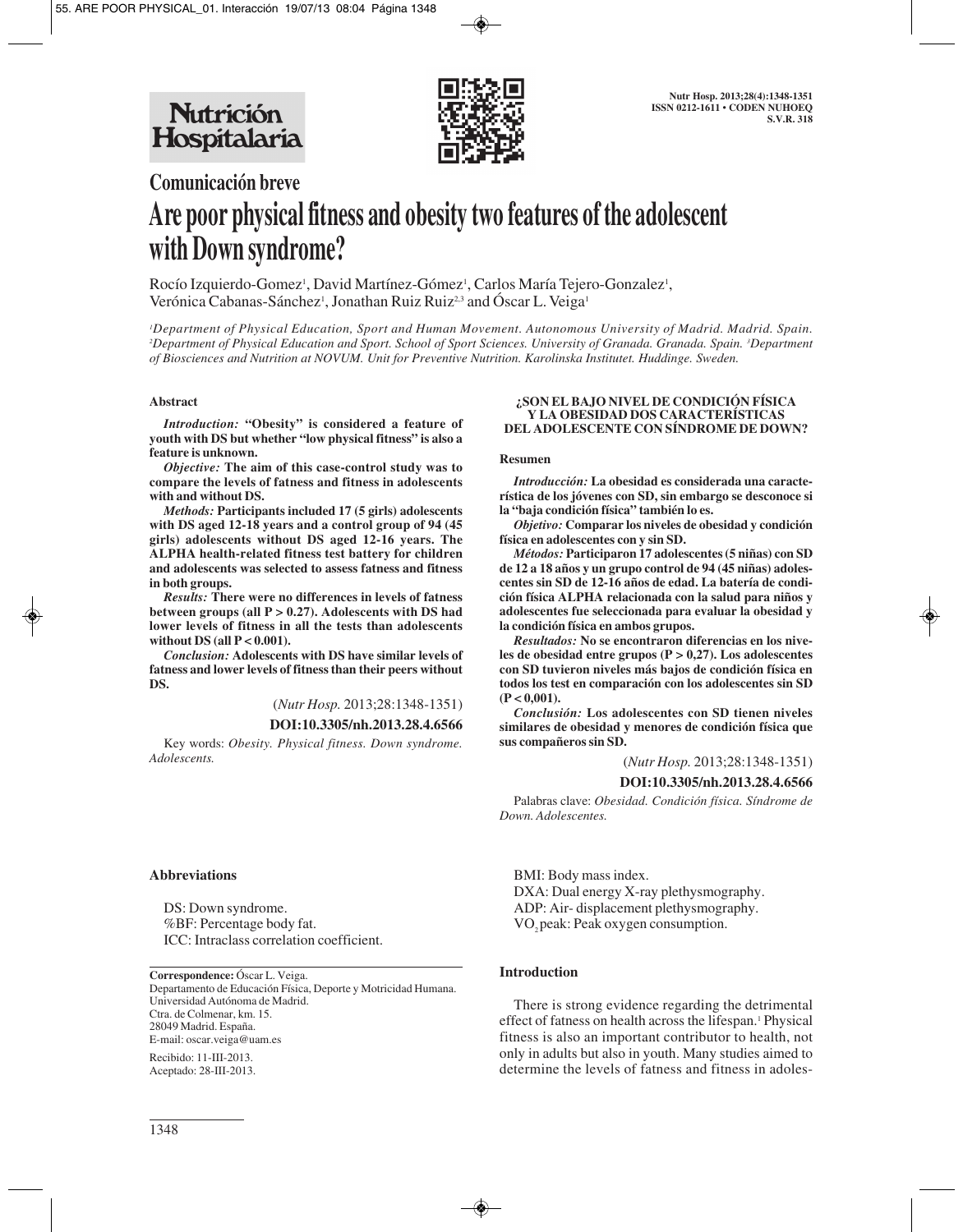cence1 . However, little studies focus on fatness and fitness levels in adolescents with disabilities, such as Down syndrome (DS).

DS is chromosomal condition caused by the presence of all or part of an extra chromosoma  $21<sup>st</sup>$ , and affects around 1/1,000 live births. The effects of an extra chromosoma have direct consequences for their health and well-being (e.g. heart defects, muscle hipotonicity, joint hypermobility).2 Moreover, DS has been commonly related to obesity and low levels of physical fitness, even though these features are unclear in the case of youth with DS. Previous studies that assessed fatness and fitness levels in youth with DS had critical methodological limitations such as combined samples of children and adolescents, pooled analysis including several intellecual disabilities, and unstandardized assessments.3,4

Therefore, the aim of this case-control study was to compare the levels of fatness and fitness in adolescents with and without DS using the ALPHA health-related fitness test battery for youth.

## **Methods**

A total of 17 adolescents with DS (5 girls) aged 12 to 18 years participated in the present study. These adolescents were recruited from special education schools from the region of Madrid, Spain. An inclusion criterion of an intelligence quotient over 35 was necessary to be included in the study. A control group of 94 adolescents (45 girls) without DS aged 12 to 16 years were selected from 2 public secondary schools in the same region of Spain. Written signed consent was obtained from all parents or legal guardians. The study was approved by the ethics committee of the University Autonomous of Madrid.

We used the extended ALPHA health-related fitness test battery for children and adolescents to assess fatness and fitness in both groups.5 This battery includes anthropometric measurements and fitness field test. More details about the ALPHA test, protocols and scoring procedures can be found elsewhere.<sup>5</sup>

The percentage of body fat (%BF) was calculated using the Slaughter's equations for triceps and subscapular skinfolds thicknesses.7 Adolescents with DS performed the handgrip strength test in a sitting position in order to focus the attention in tighten the handgrip, whereas adolescents without DS performed the test according to the original protocol. In the reliability study of the ALPHA battery in adolescents with DS, we observed (i) no differences  $(P > 0.2)$  between positions (seated vs. standing) in the handgrip strength scores in adolescents without DS, and (ii) high onemonth test-retest reliability (intraclass correlation coefficient  $[ICC] \ge 0.85$ ) in all tests, with the exception of a moderate reliability (ICC =  $0.64$ ) in subscapular skinfold measures, in adolescents with DS.6

Data were analyzed using an SPSS statistical software package (version 17.0, Chicago, IL, USA) for Macintosh. Mean  $\pm$  SD were calculated for all variables. The Mann–Whitney *U* test was used to compare groups. Initially, differences between groups were examined unadjusted. Then, fatness and fitness variables were regressed onto age and sex using a lineal regression process, and differences between groups were again calculated taking into account for any ageand sex-related differences in these variables.

# **Results**

Among adolescents with DS, one girl was not able to perform the handgrip strength test (due to a disease in the hands) and the standing broad jump test. Also, it was not possible to measure skinfolds in one boy because he was uncomfortable with the caliper. Table I shows differences in levels of fatness and fitness between adolescents with or without DS. Adolescents with DS were older than adolescents without DS (*P* > 0.001). Adolescents without DS were heavier and taller than their peers with DS, even after controlling for sex and age. Regarding fatness variables, both body mass index (BMI) and waist circumference were similar in both groups (both  $P > 0.2$ ). Significant differences were observed in triceps skinfold thickness ( $P = 0.012$ ) and %BF  $(P = 0.029)$  using unadjusted values, however these differences disappeared once the analyses were controlled for sex and age (both  $P > 0.4$ ). Adolescents without DS had significantly better scores in all fitness variables than adolescents with DS and these results did not change after controlling for age and sex (all *P* < 0.001).

## **Discussion**

The results of the present study indicate that fatness levels were similar in adolescents with and without DS. In contrast, we observed that adolescents with DS had lower scores in all the study fitness tests than their peers without DS. These differences could be due to the clinical characteristics of this population (e.g. heart and respiratory diseases, muscle hypotonicity, hypermobility of the joints, short stature) that limit their physical performance.<sup>2,3,8</sup>

Although "obesity" is a term commonly used to describe physical characteristics in individuals with DS,<sup>2</sup> nowadays this issue is not so clear, at least, in youth with DS. A narrative review about this issue by Gonzalez-Agüero et al.<sup>3</sup> reported mixed results. The same group measured anthropometry variables, as well % BF by dual energy X-ray absorptiometry (DXA) and air-displacement plethysmography (ADP).4 They did not find differences between groups in levels of BMI, waist circumference, and %BF by both DXA and ADP, which concur with our study. Therefore obesity might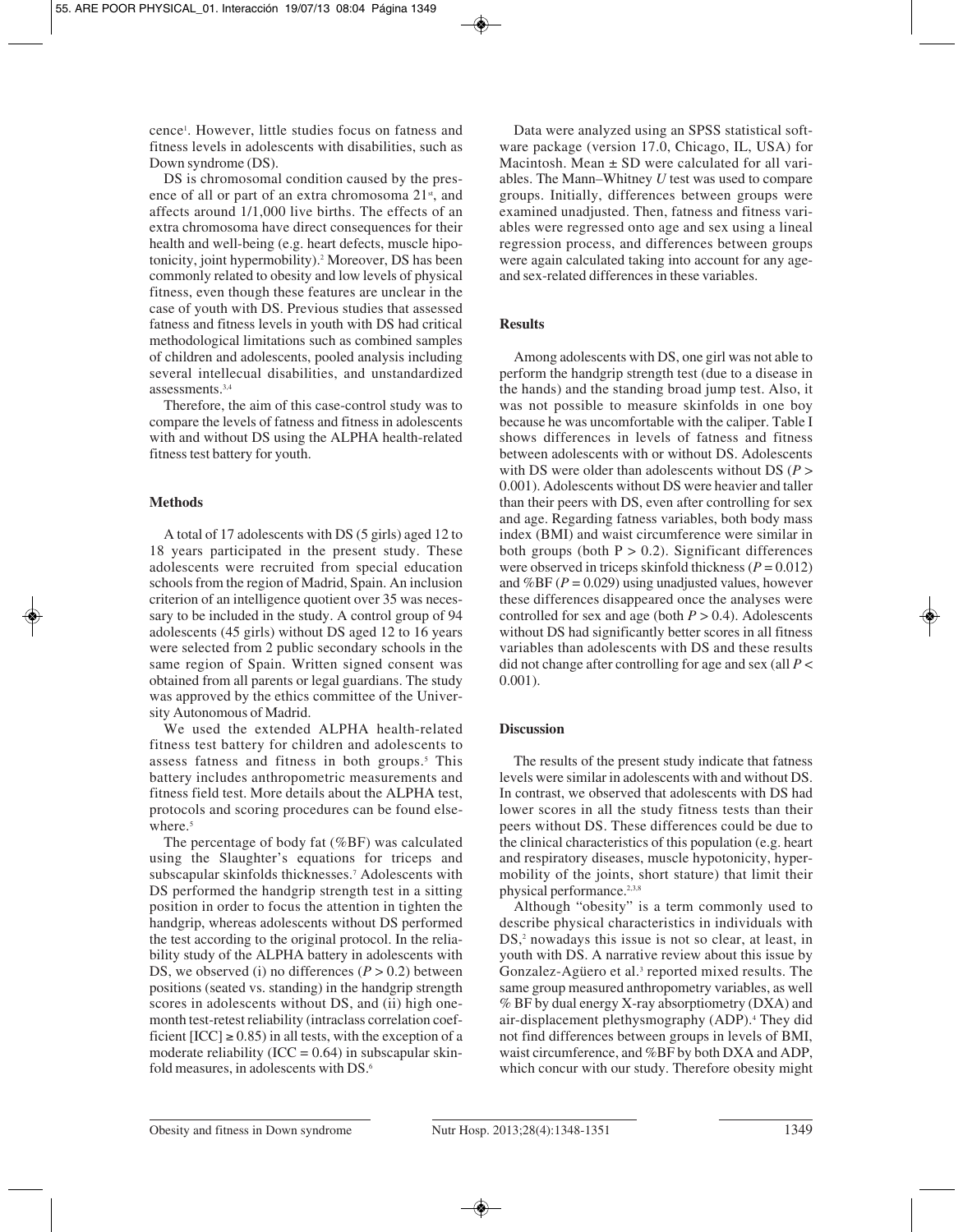| Differences in icreis of famess and finess between adolescents with or wintown Down splan ome |                  |                        |                  |                           |                |                |
|-----------------------------------------------------------------------------------------------|------------------|------------------------|------------------|---------------------------|----------------|----------------|
|                                                                                               | $\boldsymbol{n}$ | Adolescents<br>with DS | $\boldsymbol{n}$ | Adolescents<br>without DS | P <sup>1</sup> | P <sup>2</sup> |
| Age (years)                                                                                   | 17               | $15.47 \pm 2.03$       | 94               | $13.90 \pm 0.96$          | 0.001          | .              |
| Weight (kg)                                                                                   | 17               | $48.80 \pm 9.87$       | 94               | $58.34 \pm 13.08$         | 0.004          | 0.013          |
| $Height$ (cm)                                                                                 | 17               | $147.65 \pm 7.76$      | 94               | $163.85 \pm 8.07$         | < 0.001        | < 0.001        |
| Fatness                                                                                       |                  |                        |                  |                           |                |                |
| Body mass index $(kg/m2)$                                                                     | 17               | $22.35 \pm 4.03$       | 94               | $21.61 \pm 3.77$          | 0.385          | 0.273          |
| Waist circumference (cm)                                                                      | 17               | $72.70 \pm 8.69$       | 94               | $72.05 \pm 9.23$          | 0.523          | 0.676          |
| Triceps skinfold (mm)                                                                         | 16               | $10.56 \pm 3.79$       | 94               | $16.20 \pm 9.77$          | 0.012          | 0.433          |
| Subscapular skinfold (mm)                                                                     | 16               | $11.17 \pm 4.07$       | 94               | $14.25 \pm 7.39$          | 0.247          | 0.519          |
| Body fat $(\%)$                                                                               | 16               | $26.79 \pm 7.80$       | 94               | $36.64 \pm 16.63$         | 0.029          | 0.697          |
| Fitness                                                                                       |                  |                        |                  |                           |                |                |
| Handgrip strength (kg)                                                                        | 16               | $14.97 \pm 5.43$       | 94               | $26.29 \pm 6.63$          | < 0.001        | < 0.001        |
| Standing long jump (cm)                                                                       | 16               | $84.06 \pm 45.41$      | 94               | $155.81 \pm 29.01$        | < 0.001        | < 0.001        |
| $4 \times 10$ -m shuttle-run (sec)                                                            | 17               | $20.52 \pm 5.64$       | 94               | $12.53 \pm 1.34$          | < 0.001        | < 0.001        |
| 20-m shuttle-run (stages)                                                                     | 17               | $0.53 \pm 0.82$        | 94               | $4.64 \pm 2.45$           | < 0.001        | < 0.001        |

**Table I** *Differences in levels of fatness and fitness between adolescents with or without Down syndrome*

Values are mean  $\pm$  SD.  $P' =$  Unadjusted.  $P' =$  Age- and sex-adjusted.

be not correct to characterize children and adolescents with DS.

Physical fitness research in adolescents with DS is scarce.<sup>3</sup> In general, as shown in previous studies, $3$  it seems that adolescents with DS have lower levels of fitness. Cardiorespiratory fitness is, by far, the component of physical fitness more studied in young population with DS<sup>3</sup>. In agreement with our results, several studies also found that youth with DS had lower levels of cardiorespiratory fitness than youth without DS or young with mental retardation.<sup>3,9</sup> Available data suggested that it might be linked to both chronotropic incompetence and poor exercise economy. Chronotropic incompetence would limit peak cardiac output that produces lower peak oxygen consumption  $(VO_{2nest})$ , and exercise economy could be reducing due to biomechanical variables and clinical characteristics of these populations.3,8

Less is known about the musculoskeletal fitness in this population, and to our knowledge, only one study<sup>7</sup> showed that youth with DS may have lower muscle strength, in terms of mean peak torque for hip abduction and knee extension. The reason for the lower muscle strength could be related to physiological characteristics and a combination of low levels of physical activity and high sedentariness.<sup>2,8</sup>

In relation to motor fitness, there are no studies comparing motor fitness with field-based tests in children or adolescents with and without DS, but some clinical studies reported that individuals with DS have low levels of agility, gait speed and coordination. Some clinical characteristics may be the cause of a delayed motor developmental<sup>10,11,12,13</sup> and, consequently, a poor motor fitness in this population.

In conclusion, the main results of this study indicate that (i) adolescents with DS have similar levels of fatness than adolescents without DS; and (ii) adolescents with DS have lower levels of all the components of fitness than adolescents without DS. Hence, taking into consideration the protective impact of fitness on health, and regardless of fatness levels, well-designed interventions to build fitness in adolescents with DS are warranted. In addition, longitudinal studies are necessary to understand changes over time in fatness and fitness levels in youth with DS compared with their peers without DS.

# **Acknowledgements**

The UP&DOWN study was supported by the Spanish Ministry of Economy and Competitiveness (DEP 2010-21662-C04). JRR was supported by a contract from the Spanish Ministry of Science and Innovation (RYC-2010-05957).

## **References**

- 1. Ruiz JR, Castro-Piñero J, Artego EG, Ortega FB, Sjöström M, Suni J et al. Predictive validity of health-related fitness in youth: a systematic review. *Br J Sports Med* 2009; 43: 909-23.
- 2. Roizen NJ, Patterson D. Down s syndrome. *Lancet* 2003; 361: 1281-9.
- 3. González-Agüero A, Vicente-Rodríguez G, Moreno LA, Guerra-Balic M, Ara I, Casajús JA. Health-related physical fitness in children and adolescents with Down syndrome and response to training. *Scand J Med Sci Sports* 2010; 20: 716-24.
- 4. González-Agüero A, Ara I, Moreno LA, Vicente-Rodríguez G, Casajús, JA. Fat and lean masses in youths with Down